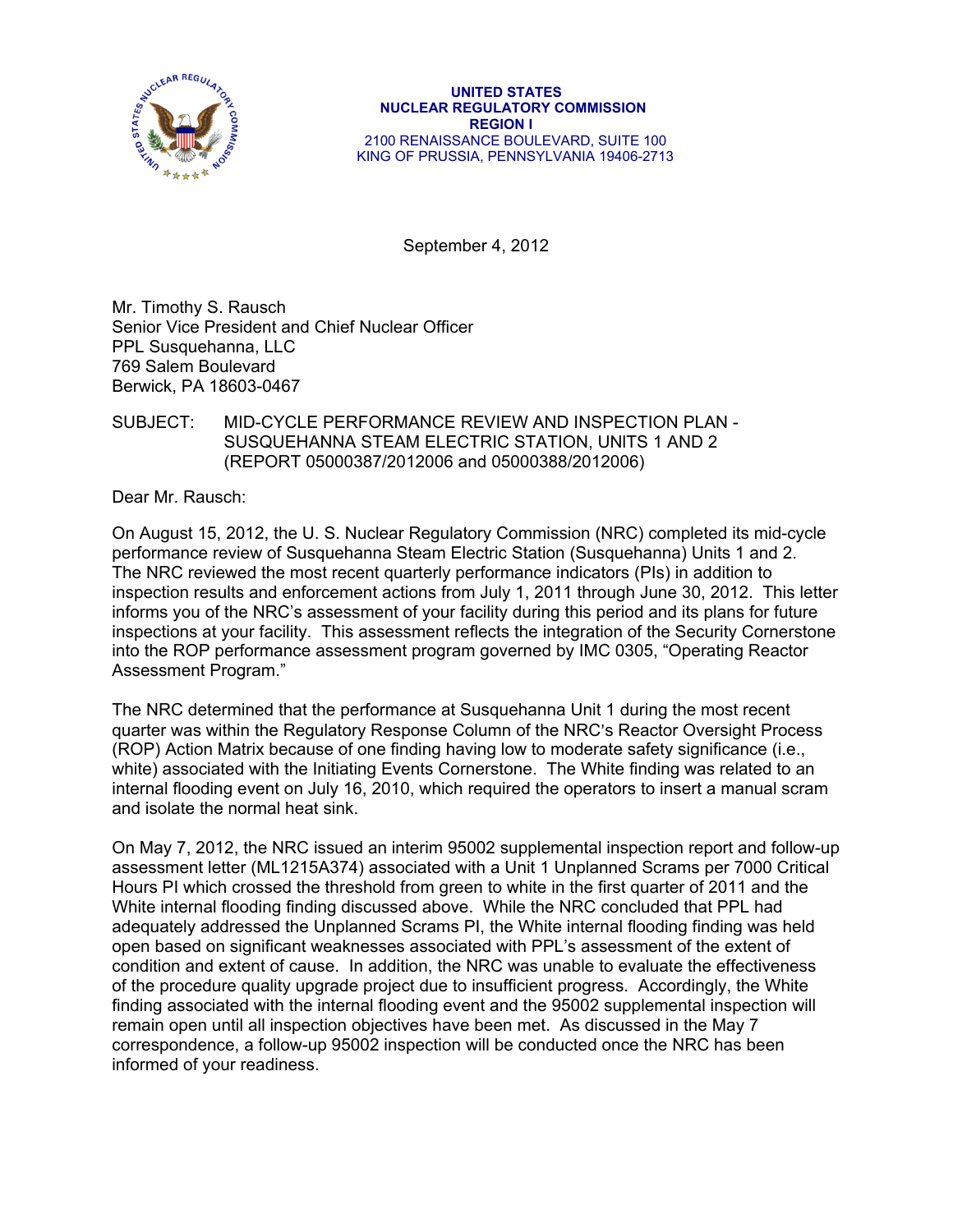#### T. Rausch 2

The NRC determined the performance at Susquehanna Unit 2 during the most recent quarter was within the Licensee Response Column of the NRC's ROP Action Matrix because all inspection findings had very low safety significance (i.e., green), and all PIs indicated that your performance was within the nominal, expected range (i.e., green). Therefore, the NRC plans to conduct ROP baseline inspections at Unit 2.

The NRC evaluates cross-cutting themes to determine whether a substantive cross-cutting issue (SCCI) exists in a particular area and to encourage licensees to take appropriate actions before more significant performance issues emerge. During this assessment period, the NRC continued to identify a SCCI in the Corrective Action Program (CAP) component of the Problem Identification and Resolution (Pl&R) cross-cutting area. Specifically, there were four findings with a PI&R cross-cutting aspect of P.1(c) - Evaluation of Identified Problems, one of which is the White internal flooding finding which was held open following the 95002 supplemental inspection. The P.1(c) SCCI was initially assigned in the 2011 Mid-Cycle assessment letter (ML112430469) and continued in the 2011 Annual Assessment letter (ML12061A021). For the current assessment period, the NRC has determined that the exit criteria defined in the 2011 Mid-Cycle Assessment letter have not been met since PPL has not demonstrated sustainable performance improvement. Specifically, there is not yet evidence of effective implementation of the corrective action plan in that there has not been a notable reduction in the number of findings with the same cross-cutting aspect. Furthermore, the NRC notes that while some progress has been made, the P.1(c) SCCI recovery plan is not yet complete. Therefore, the P.1(c) SCCI will remain open until PPL has demonstrated sustainable performance improvement as evidenced by effective implementation of an appropriate corrective action plan that results in no safety significant findings and a notable reduction in the overall number of inspection findings with the same cross-cutting aspect.

During this assessment period, the NRC also continued to identify a SCCI in the Resources component of the Human Performance cross-cutting area. Specifically, there were four findings with a Human Performance cross-cutting aspect of H.2(c) - Documentation, Procedures and Component Labeling. The H.2(c) SCCI was initially assigned in the 2011 Annual Assessment letter. For the current assessment period, the NRC has determined that the exit criteria defined in the 2011 Annual Assessment letter have not been met. Specifically, there is not yet evidence of effective implementation of the corrective action plan in that there has not been a notable reduction in the number of findings with the same cross-cutting aspect. Therefore, the H.2(c) SCCI will remain open until PPL has demonstrated sustainable performance improvement as evidenced by effective implementation of an appropriate corrective action plan that results in no safety significant findings and a notable reduction in the overall number of inspection findings with the same cross-cutting aspect.

Because this is the third consecutive assessment letter documenting a P.1(c) SCCI and the second letter documenting a H.2(c) SCCI, the NRC requests that you address, in a public meeting, your assessment of the: 1) causal factors associated with the SCCIs; and 2) the implementation, effectiveness, and timeliness of corrective actions to address the SCCIs, including the status of the procedure quality upgrade project. Furthermore, we understand that you plan to conduct a safety culture assessment during 2013, which is part of your participation in industry wide initiatives. The NRC requests that you discuss your plans for this upcoming safety culture assessment and how insights associated with the SCCIs may be factored into the development of the plan. The NRC will continue to monitor your staff's efforts and progress in addressing these SCCIs through the baseline inspection program.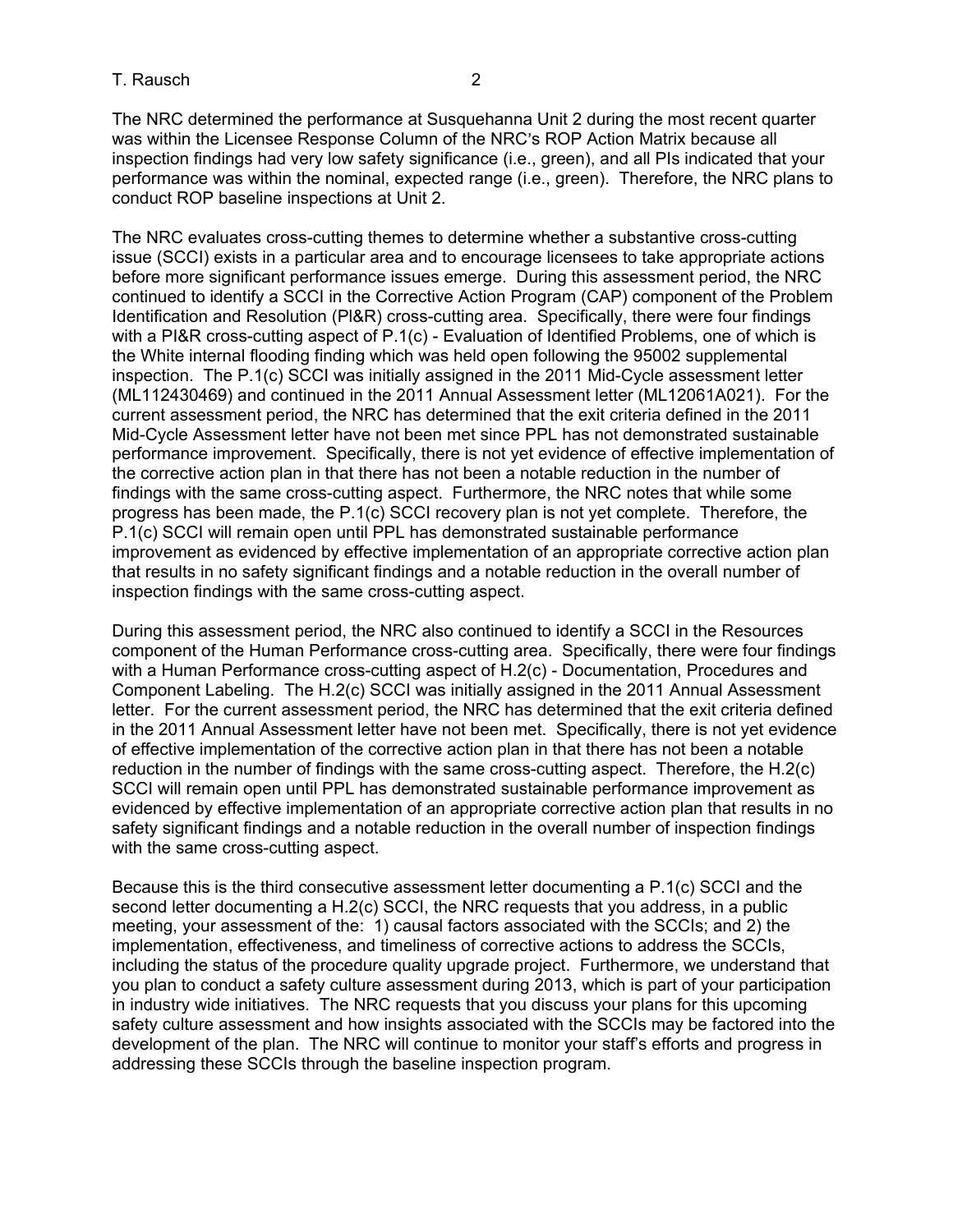## T. Rausch 3

The enclosed inspection plan lists the inspections scheduled through December 31, 2013. Routine inspections performed by resident inspectors are not included in the inspection plan. In addition to the baseline inspections, consistent with the Agency's actions related to Fukushima, the NRC will perform TI-187, "Inspection of Near-Term Task Force Recommendation 2.3 Flooding Walkdowns" and TI-188, "Inspection of Near-Term Task Force Recommendation 2.3 Seismic Walkdowns." We also plan to conduct Inspection Procedure (IP) 92702, "Follow-up on Traditional Enforcement Actions," and independent spent fuel storage installation inspections (lSFSl) using Inspection Procedure 60855.1,"Operation of an ISFSI at Operating Plants." The inspections listed during the last nine months of the inspection plan are tentative and may be revised at the end-of-cycle performance review. The NRC provides the inspection plan to allow for the resolution of any scheduling conflicts and personnel availability issues. The NRC will contact you as soon as possible to discuss changes to the inspection plan should circumstances warrant any changes. This inspection plan does not include security-related inspections, which will be sent via separate, non-publicly available correspondence.

In accordance with 10 CFR 2.390 of the NRC's "Rules of Practice," a copy of this letter will be available electronically for public inspection in the NRC Public Document Room or from the Publicly Available Records (PARS) component of NRC's document system (ADAMS). ADAMS is accessible from the NRC Web site at http://www.nrc.gov/reading-rm/adams.html (the Public Electronic Reading Room).

Please contact Paul Krohn at 610-337-5120 with any questions you have regarding this letter.

Sincerely,

/RA/

Darrell J. Roberts, Director Division of Reactor Projects

Docket Nos. 50-387; 50-388 License Nos. NPF-14, NPF-22

Enclosure: Susquehanna Steam Electric Station Inspection/Activity Plan

cc w/encl: Distribution via ListServ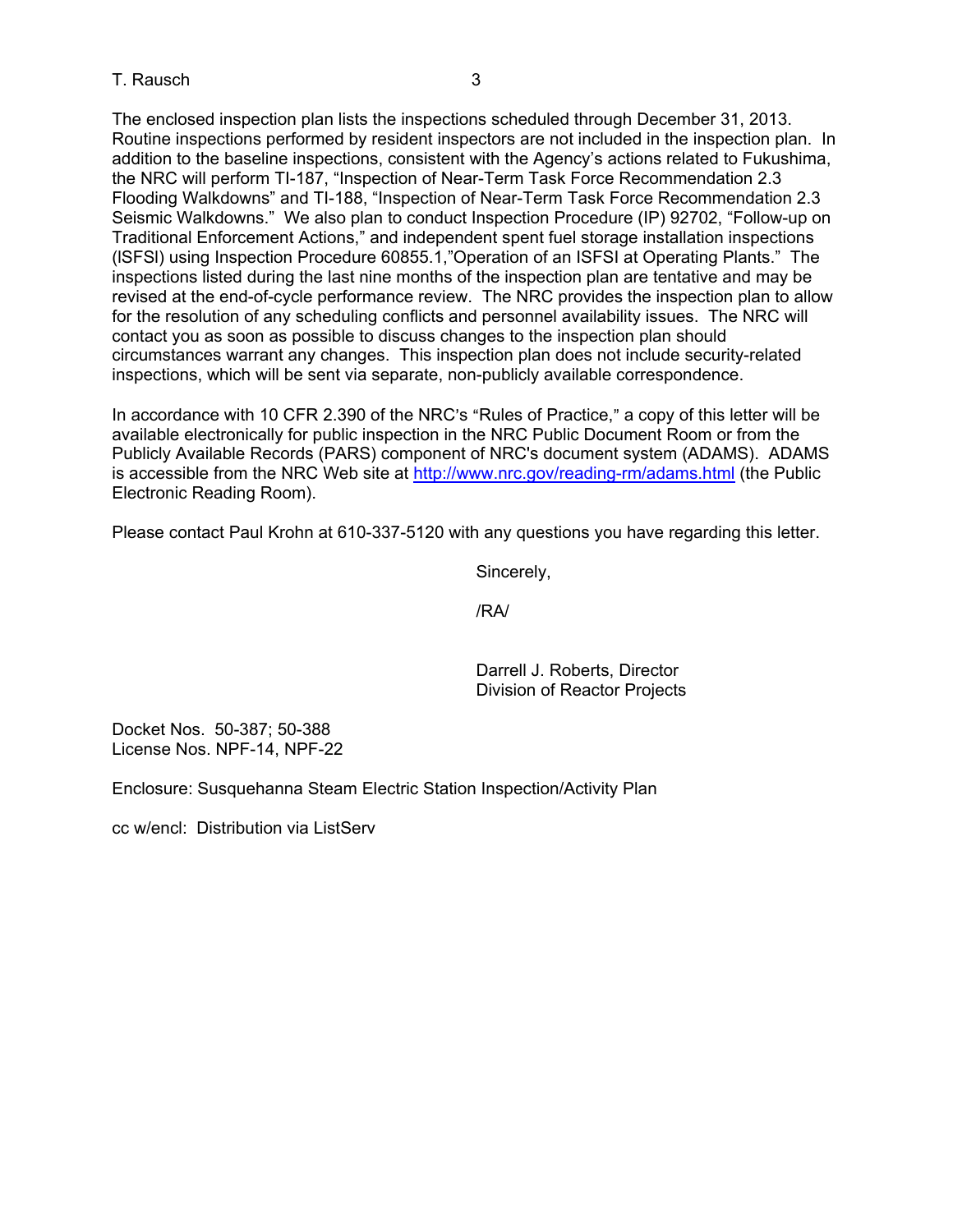#### T. Rausch 3

The enclosed inspection plan lists the inspections scheduled through December 31, 2013. Routine inspections performed by resident inspectors are not included in the inspection plan. In addition to the baseline inspections, consistent with the Agency's actions related to Fukushima, the NRC will perform TI-187, "Inspection of Near-Term Task Force Recommendation 2.3 Flooding Walkdowns" and TI-188, "Inspection of Near-Term Task Force Recommendation 2.3 Seismic Walkdowns." We also plan to conduct Inspection Procedure (IP) 92702, "Follow-up on Traditional Enforcement Actions," and independent spent fuel storage installation inspections (lSFSl) using Inspection Procedure 60855.1,"Operation of an ISFSI at Operating Plants." The inspections listed during the last nine months of the inspection plan are tentative and may be revised at the end-of-cycle performance review. The NRC provides the inspection plan to allow for the resolution of any scheduling conflicts and personnel availability issues. The NRC will contact you as soon as possible to discuss changes to the inspection plan should circumstances warrant any changes. This inspection plan does not include security-related inspections, which will be sent via separate, non-publicly available correspondence.

In accordance with 10 CFR 2.390 of the NRC's "Rules of Practice," a copy of this letter will be available electronically for public inspection in the NRC Public Document Room or from the Publicly Available Records (PARS) component of NRC's document system (ADAMS). ADAMS is accessible from the NRC Web site at http://www.nrc.gov/reading-rm/adams.html (the Public Electronic Reading Room).

Please contact Paul Krohn at 610-337-5120 with any questions you have regarding this letter.

Sincerely,

 /RA/ Darrell J. Roberts, Director Division of Reactor Projects

Docket Nos. 50-387; 50-388 License Nos. NPF-14, NPF-22

Enclosure: Susquehanna Steam Electric Station Inspection/Activity Plan

cc w/encl: Distribution via ListServ

| Distribution w/encl: (via e-mail) | S. Ibarrola, DRP            | D. Tifft, RI, SLO               |
|-----------------------------------|-----------------------------|---------------------------------|
| W. Dean, RA                       | E. Miller, DRP              | D. Screnci, RI, PAO             |
| D. Lew, DRA                       | P. Finney, DRP, SRI         | N. Sheehan, RI, PAO             |
| D. Roberts, DRP                   | J. Greives, DRP, RI         | RidsNrrPMSusquehanna Resource   |
| J. Clifford, DRP                  | S. Ibarrola, DRP, Acting RI | RidsNrrDorlLpl1-2 Resource      |
| C. Miller, DRS                    | S. Farrell, DRP, AA         | <b>ROPreports Resource</b>      |
| P. Wilson, DRS                    | S. Kennedy, RI OEDO         | <b>RidsNrrDirsIpab Resource</b> |
| P. Krohn, DRP                     | DRS Branch Chiefs (6)       | <b>ROPassessment Resource</b>   |
| S. McCarver, DRP                  | N. McNamara, RI, SLO        |                                 |

|                                 | DOCUMENT NAME: S:\ROP-13 MID-CYCLE REVIEW\BRANCH 4\SUSQUEHANNA\SSES ROP13 MID-CYCLE LETTER REV8.DOCX |
|---------------------------------|------------------------------------------------------------------------------------------------------|
| ADAMS Accession No: ML12248A066 |                                                                                                      |

| ☑<br><b>SUNSI Review</b> |               | ☑<br>Non-Sensitive<br>Sensitive |              | ☑ | <b>Publicly Available</b><br>Non-Publicly Available |  |
|--------------------------|---------------|---------------------------------|--------------|---|-----------------------------------------------------|--|
| <b>OFFICE</b>            | <b>RI/DRP</b> | RI/DRP                          | RI/DRP       |   |                                                     |  |
| <b>NAME</b>              | SMcCarver/SM  | PKrohn/PGK                      | DRoberts/DJR |   |                                                     |  |
| <b>DATE</b>              | 08/27/12      | 08/27/12                        | 09/04 /12    |   |                                                     |  |

OFFICIAL RECORD COPY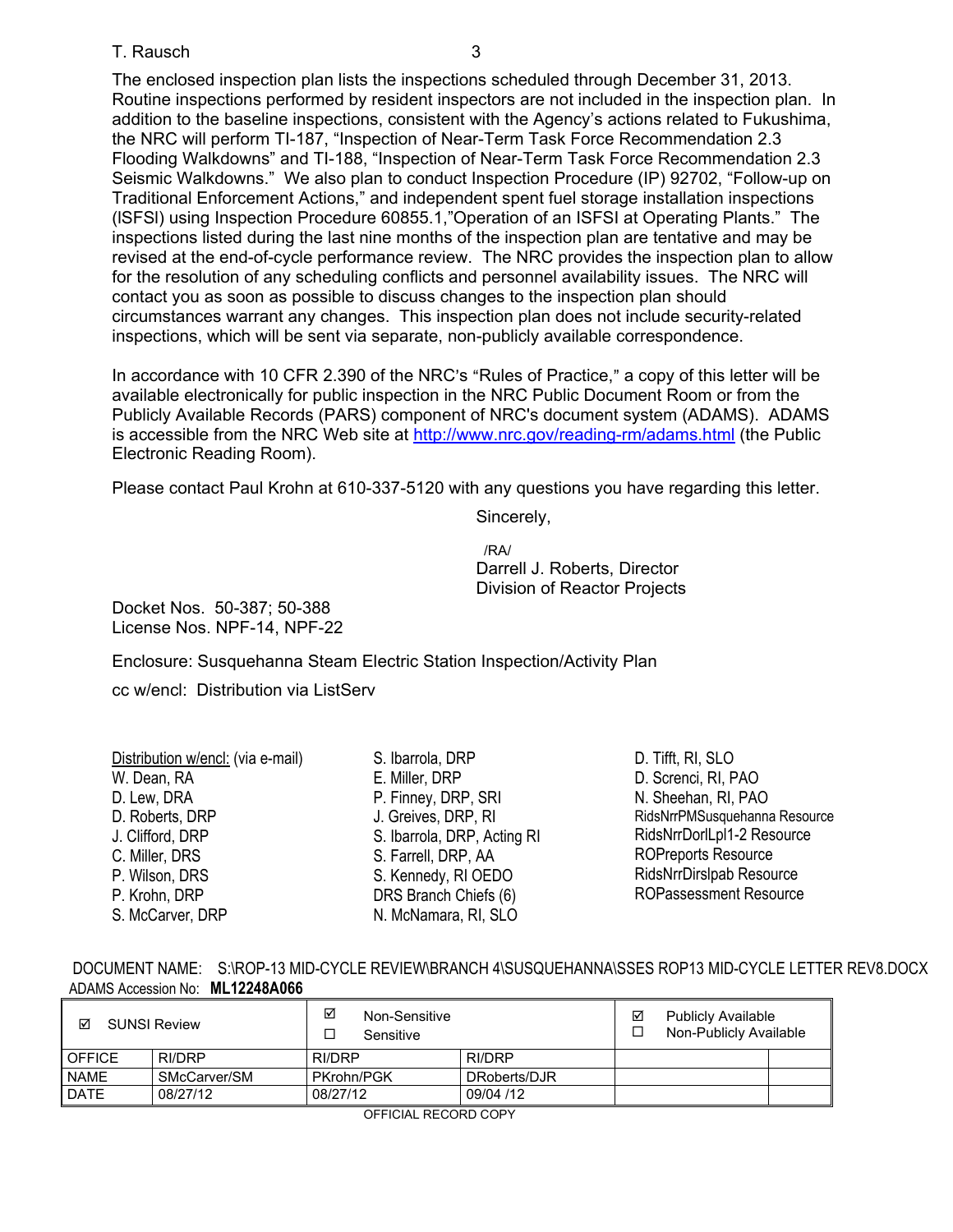**Page 1 of 2 08/29/2012 14:44:43 Report 22**

# **Susquehanna Inspection / Activity Plan 07/01/2012 - 12/31/2013**

| Unit           |            | <b>Planned Dates</b> |                            |              |                                                                                                   |                |
|----------------|------------|----------------------|----------------------------|--------------|---------------------------------------------------------------------------------------------------|----------------|
| <b>Number</b>  | Start      | End                  | <b>Inspection Activity</b> |              | <b>Title</b>                                                                                      |                |
|                |            |                      | 71152B                     | $-$ PI&R     |                                                                                                   | $\overline{7}$ |
| 1, 2           | 07/09/2012 | 07/13/2012           | IP 71152B                  |              | Problem Identification and Resolution                                                             |                |
| 1, 2           | 07/23/2012 | 07/27/2012           | IP 71152B                  |              | Problem Identification and Resolution                                                             |                |
|                |            |                      | 71124                      | - RAD SAFETY |                                                                                                   | 1              |
| 1, 2           | 08/20/2012 | 08/24/2012           | IP 71124.01                |              | Radiological Hazard Assessment and Exposure Controls                                              |                |
| 1, 2           | 08/20/2012 | 08/24/2012           | IP 71124.02                |              | Occupational ALARA Planning and Controls                                                          |                |
| 1, 2           | 08/20/2012 | 08/24/2012           | IP 71124.04                |              | Occupational Dose Assessment                                                                      |                |
|                |            |                      | TI-187                     |              | - FLOODING WALKDOWNS                                                                              | $\mathbf{1}$   |
| 1, 2           | 08/15/2012 | 10/30/2012           | IP 2515/187                |              | Inspection of Near-Term Task Force Recommendation 2.3 Flooding Walkdowns                          |                |
|                |            |                      | TI-188                     |              | - SEISMIC WALKDOWNS                                                                               | $\mathbf 1$    |
| 1, 2           | 08/15/2012 | 10/30/2012           | IP 2515/188                |              | Inspection of Near-Term Task Force Recommendation 2.3 Seismic Walkdowns                           |                |
|                |            |                      | 60855                      |              | - ISFSI LOADING INSPECTION                                                                        | $\overline{2}$ |
| 1, 2           | 09/17/2012 | 09/21/2012           | IP 60855                   |              | Operation Of An ISFSI                                                                             |                |
| 1, 2           | 09/17/2012 | 09/21/2012           | IP 60855.1                 |              | Operation of an Independent Spent Fuel Storage Installation at Operating Plants                   |                |
|                |            |                      | 92702                      |              | - FOLLOWUP ON TRADTIONAL ENFORCMENT ACTION                                                        | 1              |
| 1, 2           | 10/01/2012 | 12/31/2012           | IP 92702                   |              | Followup On Corrective Actions For Violations And Deviations                                      |                |
|                |            |                      | 71124.08                   | - RADWASTE   |                                                                                                   | $\mathbf{1}$   |
| 1, 2           | 10/15/2012 | 10/19/2012           | IP 71124.08                |              | Radioactive Solid Waste Processing and Radioactive Material Handling, Storage, and Transportation |                |
|                |            |                      | EP EX                      |              | - EP EXERCISE EVALUATION                                                                          | 6              |
| 1, 2           | 10/22/2012 | 10/26/2012           | IP 7111401                 |              | <b>Exercise Evaluation</b>                                                                        |                |
| 1, 2           | 10/22/2012 | 10/26/2012           | IP 7111404                 |              | Emergency Action Level and Emergency Plan Changes                                                 |                |
|                |            |                      | 71124.06                   |              | - RETS INSPECTION                                                                                 | $\mathbf{1}$   |
| 1, 2           | 11/05/2012 | 11/09/2012           | IP 71124.06                |              | Radioactive Gaseous and Liquid Effluent Treatment                                                 |                |
| 1, 2           | 11/05/2012 | 11/09/2012           | IP 71151-PR01              |              | RETS/ODCM Radiological Effluent                                                                   |                |
|                |            |                      | <b>MODS</b>                |              | - PERMANENT PLANT MODIFICATIONS                                                                   | $\mathbf{3}$   |
| 1, 2           | 11/26/2012 | 11/30/2012           | IP 7111117T                |              | Evaluations of Changes, Tests, or Experiments and Permanent Plant Modifications                   |                |
| 1, 2           | 12/10/2012 | 12/14/2012           | IP 7111117T                |              | Evaluations of Changes, Tests, or Experiments and Permanent Plant Modifications                   |                |
|                |            |                      | 4/22 EXM                   |              | - SUSQ INITIAL EXAM                                                                               | 5              |
| 1              | 03/25/2013 | 03/29/2013           | U01868                     |              | FY13-SUSQ INITIAL OPERATOR LICENSING EXAM                                                         |                |
| 1              | 04/22/2013 | 05/03/2013           | U01868                     |              | FY13-SUSQ INITIAL OPERATOR LICENSING EXAM                                                         |                |
|                |            |                      | 7111108G                   |              | - U2 INSERVICE INSPECTION                                                                         | 1              |
| $\overline{2}$ | 04/22/2013 | 04/26/2013           | IP 7111108G                |              | Inservice Inspection Activities - BWR                                                             |                |

This report does not include INPO and OUTAGE activities. This report shows only on-site and announced inspection procedures.